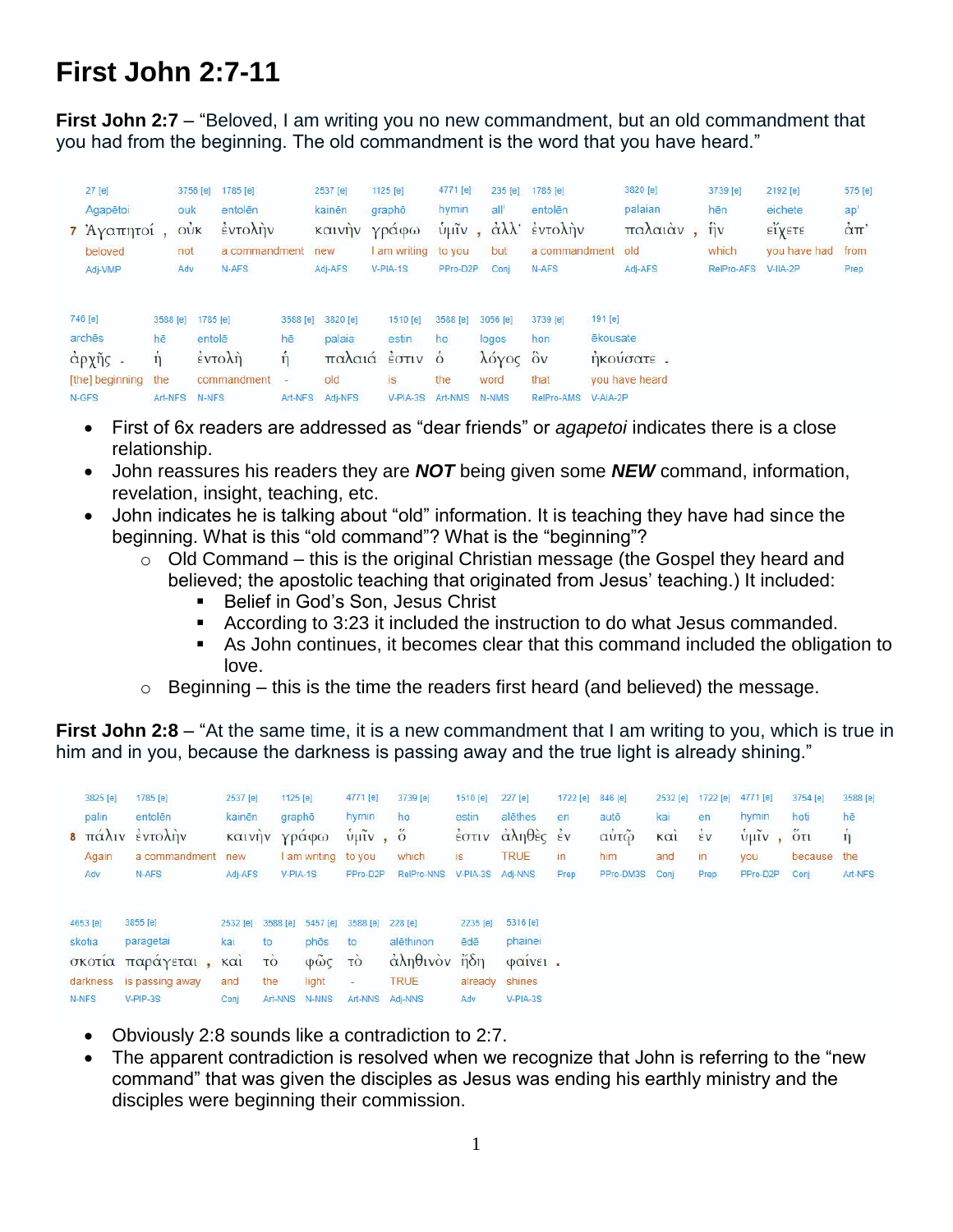- o So, the *NEW command* of 30 AD was given to John's readers at the beginning of their entrance into fellowship with the Father and the Son sometime between 55-70 (?) AD which makes it the OLD command in 85-90 AD when John is writing this letter.
- $\circ$  This "new command" which is now the "old command" is most likely found in John 13:34:

- "A new commandment I give to you, that you love one another: just as I have loved you, you also are to love one another." – John 13:34

- Point: John's teaching is not some novel ideology or philosophy being added to the Christian teaching which is what the false teachers were teaching and those leaving the apostolic church doctrine were believing.
- "**which is true in him and in you**." The "truth" of this "new command" (that is now an "old command") is seen:
	- o In the life of Jesus
	- o In the life of believers
- Like all of the Word of God there is transforming, sanctifying power that comes from hearing and believing that Word.
- Point: The false teacher's words were not producing a sanctifying change in the lives of their followers. Their words were vain and powerless.
- The word "**true**" is the Greek word *alethes* which means:
	- o in the papyri:
		- **"** "true" and not false when referring to statements of facts
		- "truthful" and not deceitful when referring to people
	- $\circ$  In the NT it is means the same as above when it appears most of the time.
	- o In John 6:55, Acts 12:9 and 1 Peter 5:12 *alethes* means "real" or "genuine" in the context:
		- So, here in First John it could easily mean "truly expressed" as in:
			- So, the words "which is true in him and in you" could be saying that this new command (which is now an old command) is "truly expressed in Jesus and now in you!"
			- John is telling his readers that he is still teaching the same Truth. And, that Truth is"
				- o Believed by his "dear children"
				- $\circ$  Producing genuine spiritual growth in their lives
			- John is convinced that the secessionists (definition of **secessionist** = a person who favors formal withdrawal from membership of a federation or body, especially a political state.) are:
				- o Believing false doctrine and deception
				- o NOT producing the fruit of righteousness
				- o Not being sanctified
				- o Not having fellowship with God and Jesus